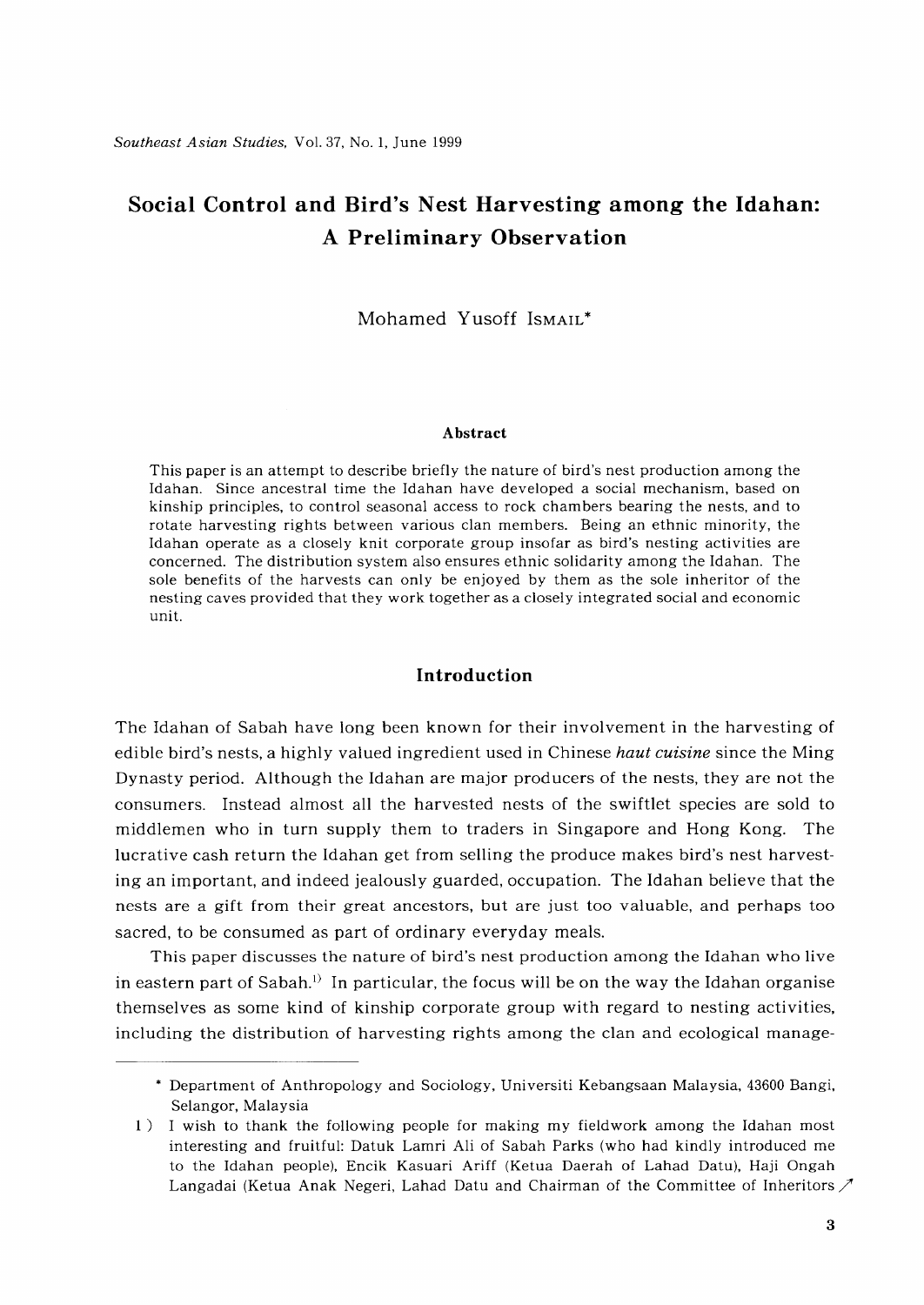ment of the nesting caves.

Bird's nest harvesting has become synonymous with Idahan ethnic identity due to the fact that they are about the only group which has a permanent claim on harvesting rights to several caves since "ancestral times." What makes the relationship between bird's nest harvesting and the Idahan really special is the existence of some kind of control mechanism which regulates access to the nesting chambers. The net effect of this regulation means that the natural resources are prevented from being over-exploited to the detriment of the swiftlet species. The key to success seems to be embedded in the way kinship factors are integrated into the method of ecological and social control. Since ancestral times the Idahan have been known to observe strictly both ecological and social rules regarding bird's nesting activities. No one was really sure as to how this kind of control mechanism has evolved, although the Idahan would have attributed it to a timetested practice dating back to their great ancestors.

The control mechanism covers two main aspects: the communal decision as to when harvesting could be done during the year, and the allocation of harvesting rights among members of the clan. First, harvesting, as a rule, is permitted only when the fledging period is over, thereby letting the birds complete the full term of breeding cycle before the nests are taken away. Second, harvesting rights are distributed among members of the larger Idahan kinship group through a rotation system. This means that nearly all members of the Idahan clan are given access to the nesting chambers. But an important social implication of the control mechanism is that nesting chambers are not the property of any lineage or individual. Apart from that access to these chambers is controlled at the communal or clan level.

The control appears to be effective as an indigenous form of ecological management. In contrast to other places known for nesting activities, swiflet caves under the control of the Idahan seem to be well preserved and able to endure regular harvests with a steady amount of nests being produced from year to year. There are also nesting caves in other parts of Sabah, but collection rights are farmed out by the government to the highest bidder in an open tender system. More often than not this also leads to over-harvesting. In view of this, it is no surprise that total production of bird's nests has been reduced

of the Bird's Nests of Madai, Baturung, Segarong and Tepadung), Tuan Haji Imam Injir bin Panjang @ Ahmad, Datu Asibi bin Datu Agasi, Encik Abdul Karim Gurau, Encik Hamid Aong, Encik Mohamad Yunus Kuyong (Chief Clerk of Mahkamah Anak Negeri, Lahad Datu), and Haji Manap OK Usah (Chief Harvestor of Madai Caves). I am most grateful for the research grant provided by the Asian-Pacific Center, Fukuoka, Japan. An earlier version of this paper was presented at the International Workshop on Food and Ethnography, "Cooking up Hong Kong: A Study of Food Culture, Changing Tastes and Identity in Popular Discourse" organised by the Department of Anthropology, the Chinese University of Hong Kong, June 1-4, 1998. Thomas P. Gill, Visiting Research Scholar at the Department of Cultural Anthropology, Kyoto Bunkyo University, read and gave valuable comments on the draft of this paper, but the normal disclaimer applies.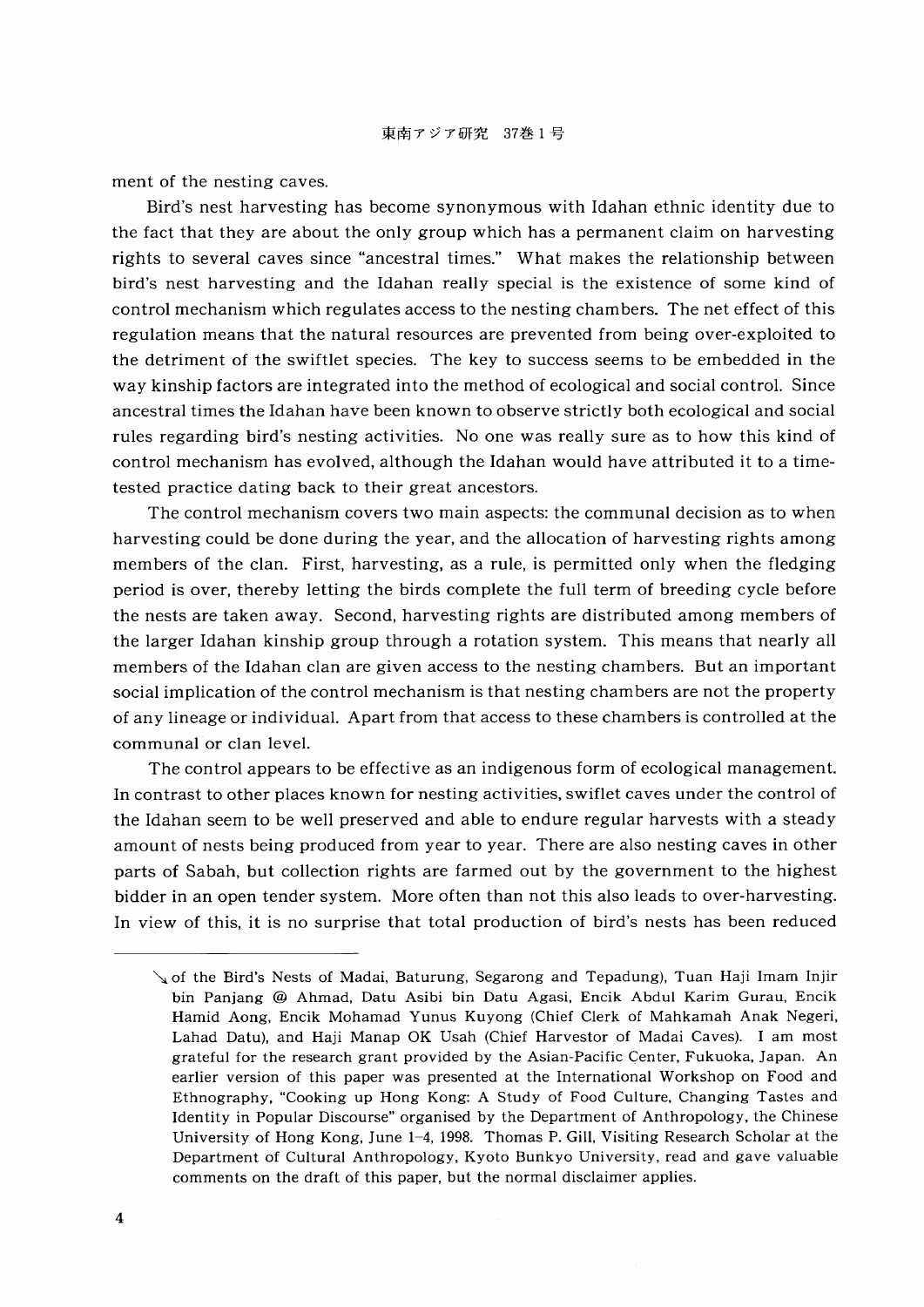quite significantly in the past decade. Because of the decline in the production of bird's nests in other places, the Idahan have now become one of the most important producers in this part of the world.

The edible part of the nests, taken by itself, does not have any distinctive taste. But the intense desirability of bird's nests among the Chinese in Hong Kong and China in particular, perhaps can be explained by what E. F. Schafer has termed the obsession with emphasising social differences between rich and poor through cuisine. Commenting on the cultural behaviour of the rich during the T'ang period, Schafer mentions that the importation of Indonesian and other spices was an important social indicator: rich households were generally addicted to foods from abroad; "foreign food (to say nothing of foreign clothes, foreign music, and foreign dances) were rigorously required at tastefully prepared banquets and this necessarily included dishes cooked in the Indian style" (quoted in Goody  $[1994:108]$ ).

Perhaps it could also be added that bird's nests represent materials of relative scarcity. Not only that, actual harvesting of the nests, as any Idahan would testify, involves some degree of physical and ritual danger. Since they are items of rare origin they are therefore viewed as culturally and socially prestigious. Their transportation over long distances, together with the risks involved, makes the trade in bird's nests even more exalted, and by the time they reach the shores of China and Hong Kong the commercial value of the nests will have increased many fold.

## **Bird's Nest Economy and Trade**

The hills of Madai in Lahad Datu district, where this study was conducted, are among the four localities in which the Idahan lay claim to traditional rights of nest collecting. The trade in the product probably started in or before the early 15th century when the Chinese frequented the region in search of various tropical products. According to Harrisson and Harrisson [1970] the earliest authenticated record of Sino-Borneon contact is 631 A. D. which began with the arrival of a deputation from the capital of Brunei sultanate located in Kota Batu to the south of present day Sabah—at the court of T'ang Emperor in Ch'ang-an. After the 7th century, there was further increase in the contact, although it was rather erratic. The following two or three centuries saw the trade between China and the region prospered, "bringing considerable wealth and impact to the east coast .... Chinese stonewares and porcelains, iron, glass beads and textiles were obtained and traded inland, often in exchange for edible nests" *[ibid.*: 35]. It was also mentioned that Admiral Cheng Ho, the Muslim eunuch serving the Ming court, was responsible for inaugurating the trade in edible bird's nests when he made his first voyage to Sulu region around 1405 A. D. The Idahan claim that their ancestors first traded the bird's nests to a powerful Chinese group further north across the Sulu Sea, just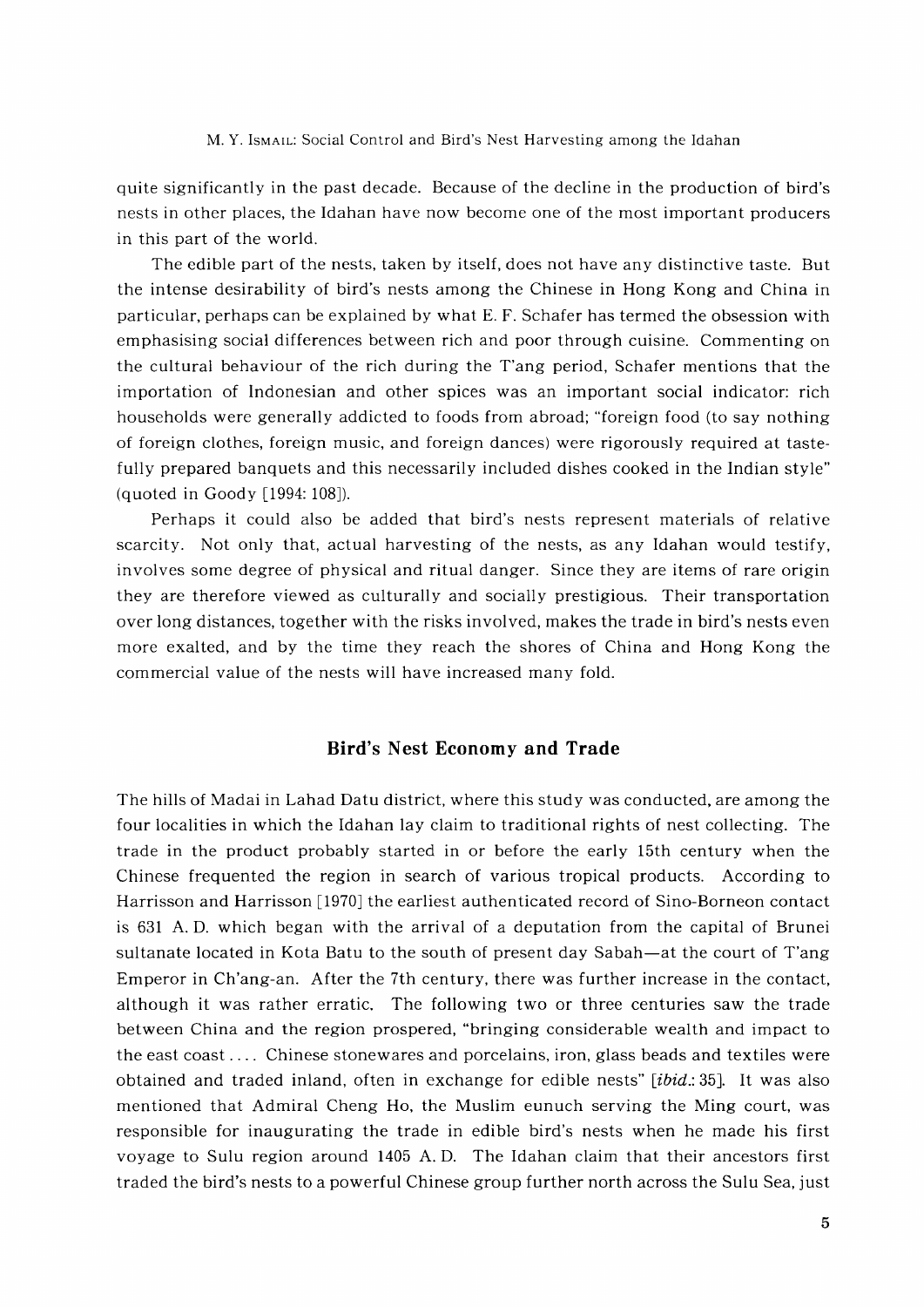about the time Islam was introduced, around 1408 A. D. Presumably this could have been the admiral's delegation.

In any case, the trade itself had a humble beginning since the supply of bird's nests during the last century was quite plentiful. However, during the latter half of this century, the price of the nests increased drastically due to short supply aggravated by the extinction of the species in other places.

It is related by the Idahan that at first bird's nests have little commercial value until their ancestors showed them to Chinese traders. The Chinese were already familiar with the product which they previously knew from elsewhere. They asked if more could be gathered and promised they would return regularly to trade for them with Chinese goods. According to the Idahan, upon realising that the Chinese had a keen interest on the nests, their ancestors were quite cautious about disclosing the exact locations of the nesting caves, but assured them of a continuous supply if the Chinese agreed to wait at the coast.

The use of the bird's nests among the Chinese can be traced back to the Ming Dynasty (1368-1644). The nests were considered to have the magical quality of "cure-all." Even today they are supposed to work various wonders, "from improving the complexion to warding off influenza, to cleansing the body of toxins, aiding digestion, and are recommended for those suffering from lung problems like bronchitis, tuberculosis, asthma, etc." [Tan 1995: 7]. The Chinese book of medicine, *Zhong Yau Da* Ci *Dian 1978* (Big Dictionary of Chinese Medicine 1978), recommends bird's nests for purifying the blood and lungs. At banquets the bird's nests are served as a popular soup of prestigious value, reputed to revitalise internal organs and promote a smooth complexion *[ibid.:* 7 ]. The Chinese also believe that the nest acts as an aphrodisiac, another factor which accounts for its large demand and high prices [Smythies 1981: 186J.

The collection and sale of the nests seem to be very lucrative economic activities indeed. The price in September 1995 was RM893.75 per kilogram for black nests, while the price for white nests was RM4,062.50 per kilogram.<sup>2)</sup> The quoted price was paid by brokers who bought the nests directly at Madai cave site. The actual price of the nests once delivered to Chinese middlemen in the town is much higher, at least 15 to 20 per cent more. It is reported that the price of bird's nests in Hong Kong in September 1995 was HK\$360 for about 50 grams. A kilogram of nests of premium quality can fetch up to HK\$30,000 with the vendor making about HK\$7,800 in profits.<sup>3)</sup> According to the World Wildlife Fund Organisation, Hong Kong seems to be the world's largest importer of bird's

<sup>2)</sup> RM *(ringgit Malaysia)* is the Malaysian unit of currency; one US dollar was equivalent to about RM2.50 at the time this research was conducted in September 1995.

<sup>3)</sup> The writer was in Hong Kong in June 1998 and managed to visit several shops specialising in bird's nests. The range of price for medium quality nests varied from HK\$450 to HK\$1,180 for 50 grams; or from HK\$9,000 to HK\$23,000 per kilogram. White nests of very good quality were selling from HK\$21,000 per 600 grams or HK\$35,000 per kilogram.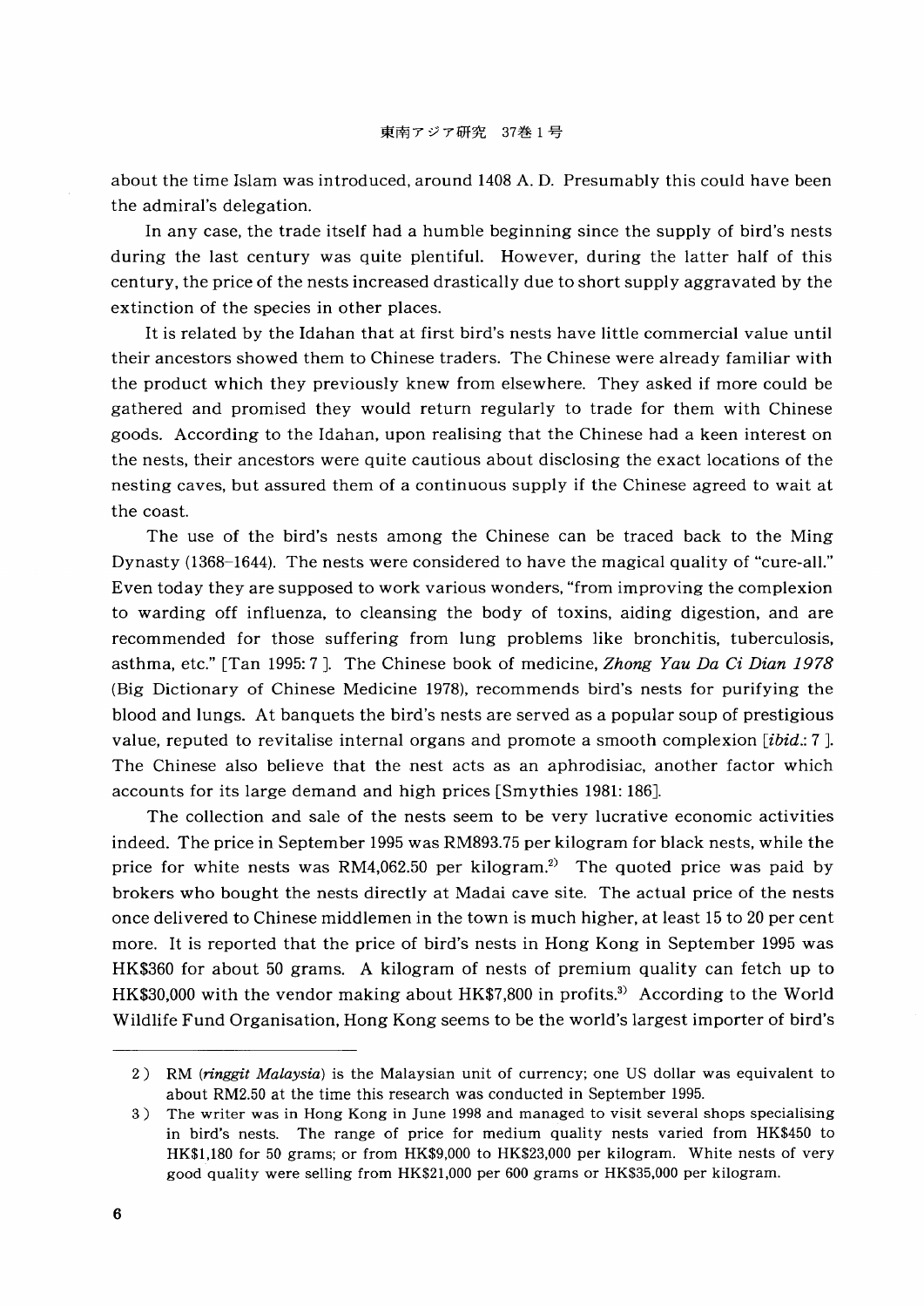nests, with a total import value of about HK\$17 million in 1992. A large proportion of this eventually finds its way to China [Lim 1995: 22J.

The edible nest is made from the dried-up saliva of a number of swiftlets species, which belong to the Micropodidae family; the most common are the *Collocalia maxima* and *Collocalia vestita.* In the Malay language the species is known as *layang-layang,* or *lelayang.* More specifically, the species that builds its nests in limestone caves is called *layang-layang gua;* in Indonesia this species is referred to as *burung walet.* The Idahan term for the bird is *kelimpisau.*

There are other species of the swiftlets which build edible nests. Beccari [1989: 57] reports that in the limestone hills around Serambo area in Sarawak, the species *Collocalia nidifica* also produces edible nests. Another species, known as *Collocalia fuciphaga,* produces "white nests," but birds of this species build their nests in crevices of sandstone cliffs along the sea coast  $S$ mythies 1981: 189 and are not cave dwellers. Swiftlets, often referred to as swifts, are to be differentiated from swallows, despite the fact that the two share many similar physical features. "Swifts are aerial insect-feeders and spend the greater part of their time in the air ... true swifts have very weak legs, and never perch like swallows on wires, branches or rooftops, but cling to vertical surfaces" [Holmes and Nash 1990: 23]. A common feature of these swiftlets is "their remarkable ability of finding, not only their way, but their own individual nest amongst hundreds of others in *total* darkness" [Smythies 1981: 186; emphasis original]. The species relies on echo-location, some sort of avian radar to guide them in the flight [Holmes and Nash 1990: 23J.

The saliva is used to cement mainly down feathers in the construction of the nest, the typical size of which is 8 cm long, 5 cm wide, and 3 cm deep. "It is half-saucer shaped, the flat side against the cave wall, buttressed at the side with two thickened feet, which are the main support of the nest" [Banks in Smythies 1981: 187J. These nests are built in clusters in the rock recesses or chambers some 30 meters or more above the cave floor. Each chamber, known as *pesui* in the Idahan language (Malay: *lubang gua),* may contain a large number of nests, depending on its size and location.

The *Collocalia maxima* species takes about two months to build the nest, with a minimum of 40 days. Incubation takes 28 days with a fledging period of about two months. Therefore, the rearing time of a single brood is between five to six months [Smythies 1981: 187].4) It is most crucial that the nests are collected immediately after the fledging period, otherwise they would drop to the ground and eventually eaten by wild pigs, rats, and insects which thrive in the birds' dung. Nests that fall off to the ground appear to have no commercial value at all. Only matured nests plucked from the walls of

<sup>4)</sup> The fledging period of other species of the swiftlets may vary. For instance, in an observation of another species of the *Collocalia,* the C. *esculenta,* Burgess notes that "... approximate time from the laying of the egg to the fledging of the young is about five weeks" [1961:265].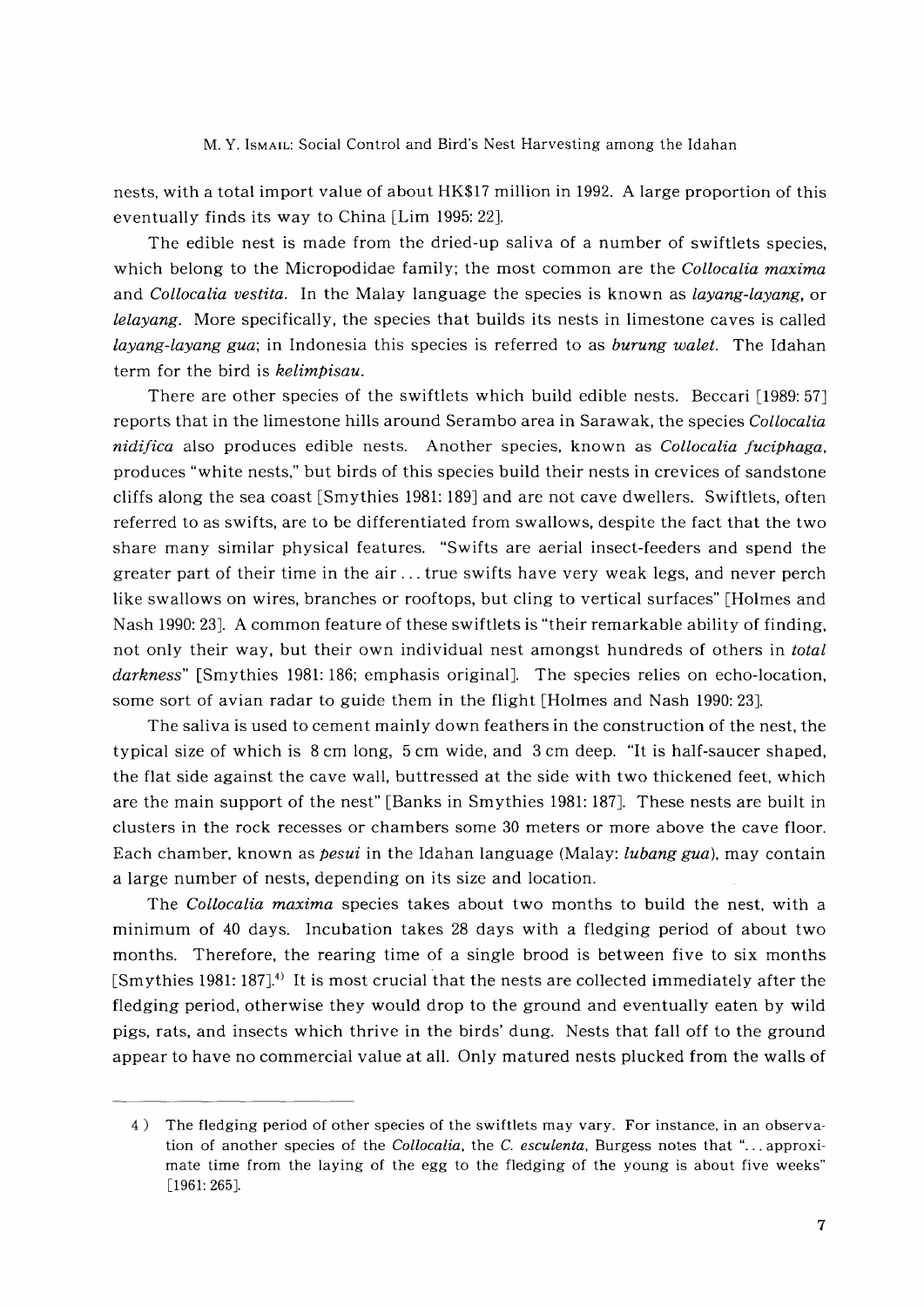the nesting chambers are good enough for sale.

The edible nests come in two types. The more expensive ones, the white nests *(sarang putih),* are made entirely of the bird's saliva. These are normally produced by the *Collocalia vestita.* The other type, the more commonly available, is produced by the *Collocalia maxima.* It is known as the black nests *(sarang hitam);* they contain a considerable portion of saliva as well as down feathers plus some other vegetable materials, usually grass and small twigs.

# **The Idahan People**

In this paper, the Idahan clan refers to a group of people who collectively claim themselves decendants of a legendary ancestor, Besai, who was said to have originated from Kinabatangan river. The present-day Idahan population numbers between 5,000 and 6,000, and they are to be found mainly in Lahad Datu district. According to their creation myth, the seventh generation of ancestral figures after Besai laid the foundation for the Idahan's claim to the harvesting rights of the edible nests.

These ancestors, a man by the name of Apoi,<sup>5)</sup> and his dog, Siod Rapat, discovered a number of caves while chasing a golden deer in a legendary hunt that took them to various places where the swiftlets were known to thrive. Bird's nests found in these caves have ever since been declared tribal properties of the Idahan. The following excerpt is part of the creation myth which underscores the Idahan's claim to the harvesting rights in various limestone hills around Lahad Datu:

After a while Siod Rapat said, "Brother, I want you to remember this hill. Its name is Madai. In the future you and your children will find riches here." Gomorid said: "Yes." After a wild and fruitless chase Siod Rapat stopped on top of Baturong Hill and waited for his brother, who caught up hours later. Siod Rapat then said: "Brother, remember also this hill. Its name is Baturong. In the future it will give you and your children riches." As before Gomorid replied: "Yes." They looked again for the golden deer. The two brothers grew tired and they rested on top of Tapadong Hill. Here, as on top of Madai and Baturong Hill, Siod Rapat told Gomorid to remember the hill, the name of which is Tapadong. Gomorid, as before replied: "Yes." (quoted from Grolfo [1961: 271J)

<sup>5)</sup> The culture hero of the Idahan, Apoi, seemed to have different names in other versions of the creation myth. Grolfo [1961J refers to this hero as Gomorid (see quotation from the following myth below). An interesting point about the trilogy of the culture hero, his dog and the golden deer is that they are blood brothers. This theme seems to be quite common not only among the Idahan, but also among other indigenous ethnic groups in Borneo.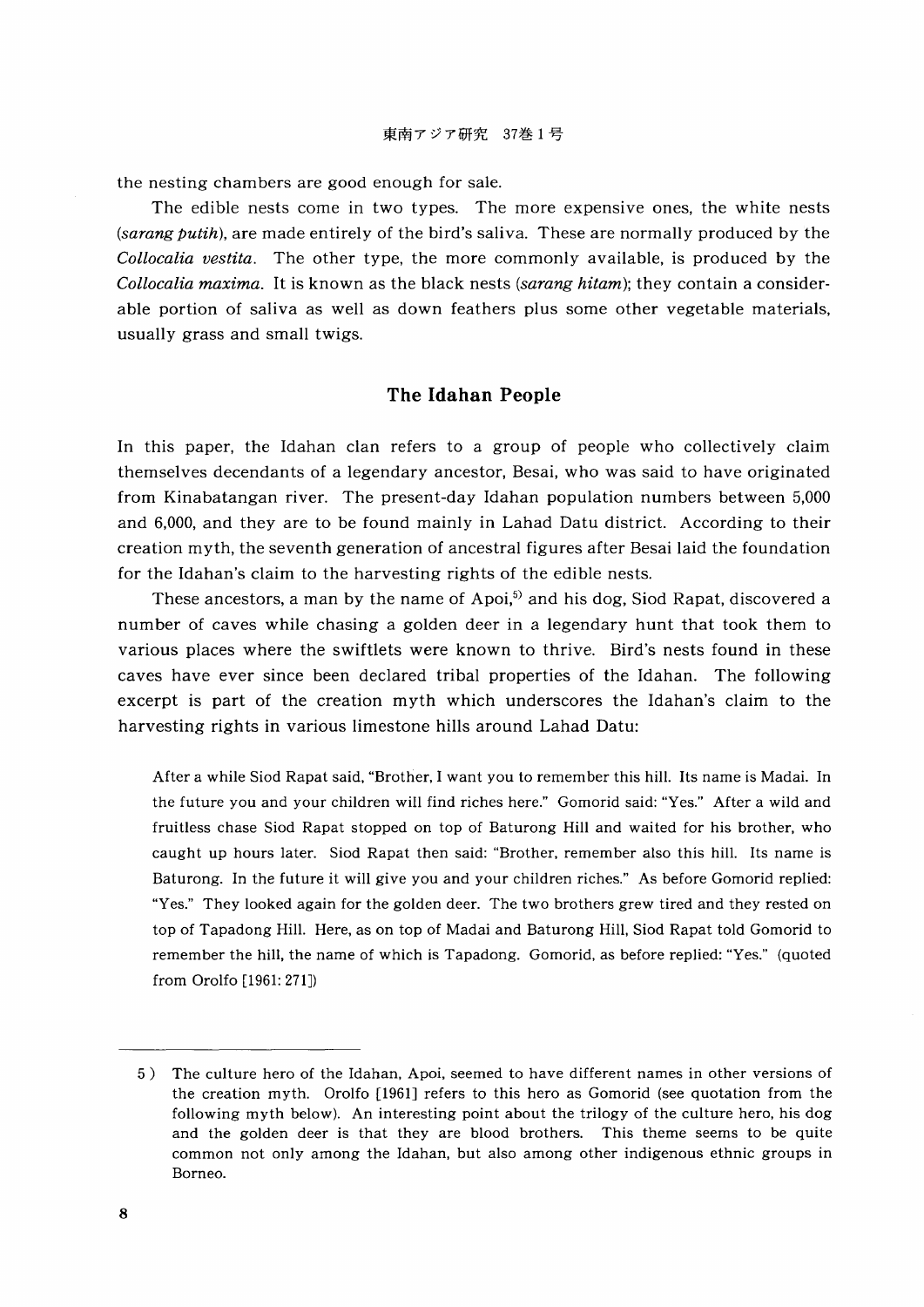The Idahan have been enjoying these customary rights with respect to four locations: Madai, Baturung, Segarong and Tepadung. These rights were later endorsed by the British administration under the Chartered Company of North Borneo and the government. In 1914 the Bird's Nest Ordinance (Sabah Chap. 14) was instituted to regulate their collection in various parts of the state. The ordinance also gives recognition to the Idahan's traditional claim to the caves in the four locations. Since the British colonial period, the Lahad Datu district office has kept a register of claims to the harvesting rights of the nests. The Forestry Department also keeps a close supervision on harvesting activities, while at the same time taking responsibility for collecting taxes on the nests. It is estimated that the Madai caves produce a total harvest of 1 to 1.5 metric tons annually.

The Idahan live in various settlements in Lahad Datu district, the main one being the village of Sepagaya located in the outskirts of Lahad Datu town. It takes about one and a half hours to drive from Sepagaya to the Madai hills.<sup>6)</sup> Most Idahan who are directly involved in nest collection own a second house within the vicinity of the caves, which are occupied during harvesting seasons. In between the seasons the households move back to their respective villages to work in various occupations. Only a few individuals stay behind to look after the caves.

## **Social Control for the Bird's Nest Harvesting**

The Idahan have a bilateral or cognatic system of kinship, meaning that people trace their descent through both male and female lines. Although the word clan is usually used to describe a kinship system which has only a unilinear form of kin reckoning, either matrilineal or patrilineal, the term is still applicable to the Idahan case, which includes all people under a single corporate group regardless whether these people trace their descent to a common ancestor through mother's side or through that of the father. Hence an Idahan clan may constitute all those who could prove linkage to any of the known ancestors through either side of the parent. Another feature of the Idahan kinship system is the tendency among them, until quite recently, to marry endogamously. Because of this a person may have multiple claims to collection rights of the bird's nests by virtue of the lineages of both parents. As a matter of fact, those who marry non-Idahan do not lose these rights.

The annual right to collect the nests from each chamber (*pesui*) is assigned in rotation to various groups of people who could prove their relatedness to known. These are the ancestors who originally laid claim to the chambers. The word lineage (Malay:

<sup>6)</sup> Idahan settlements are also found in Tabanak, Sagangan, Binuwan, Bikang, Terusan, Diwata, Segama and Kampung Ipir. For a concise description of the village of Sepagaya and the kinship system of the Idahan, see Moody and Moody [1990].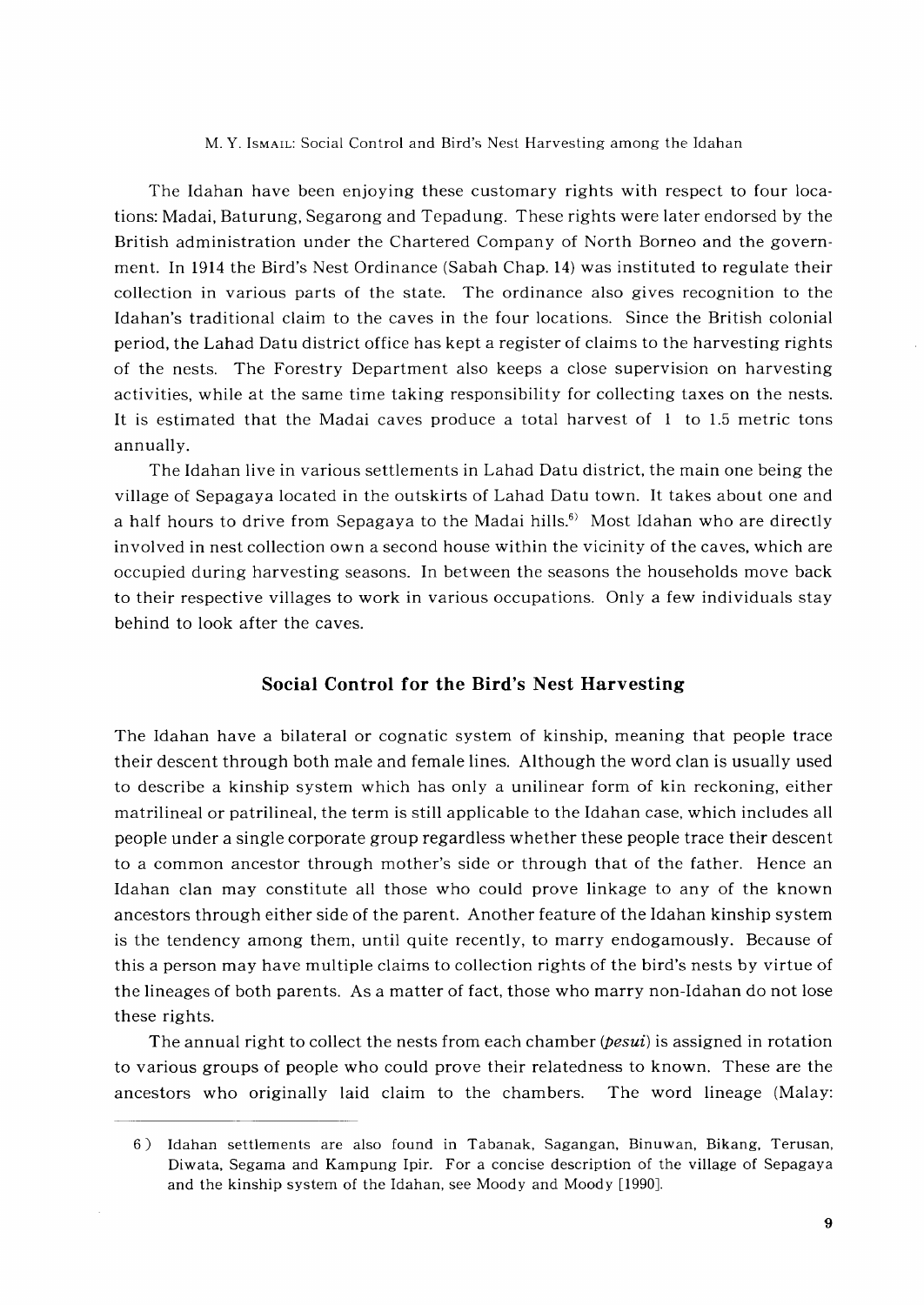*keturunan*) is used here with some caution for want of a better term. In the Idahan's case it designates a group of people who could trace their ancestry, either through mother's or father's side, right up to a known ancestor.

Harvesting rights are enjoyed by a group of lineages for one year only, but the following year the same chamber will be assigned to another group of people made up of people from different lineages. At the same time, the previous year's group will disband and each lineage will rejoin other lineages to form another group with collection rights to other chambers. It will take from two to five years before the rotation comes into full term, depending on how many groups are entitled to a particular chamber.

To understand the rotation concept for a particular chamber, and how the group of claimants is formed, one has to work backward through many generations until one comes to the "founder ancestors" who first discovered the nesting chamber. Most likely a chamber was never discovered by a sole ancestor. Due to the dangerous nature of nesting caves and the rock surface, the founder ancestors appeared to have worked in a fairly large group when looking for new, unclaimed nesting chambers. Once a new chamber was discovered, the rights to collect the nests would be claimed by members of this "discoverer group," and subsequent rights thereafter would be inherited by their respective descendants. It is not clear how a decision was reached as to who, among the original founder ancestors, secured the first turn in the rotation that follows. But whatever rotation currently observed by the Idahan appears to have been based on a pattern decided since "ancestral time," with elders of the clan keeping track of descent lines of respective ancestors and the claim to the harvesting rights by their descendants. The role of the elders are therefore most crucial in determining these entitlements, but from British colonial period onwards claims to harvesting rights began to be recorded in the form of a registry.

I have extracted from an Idahan registry book a typical listing of lineages which are entitled to harvesting rights to a nesting chamber, in this case that of Lagapung Gaya (see Table 1).<sup>7)</sup> Column 1, row 2 of the table indicates various years during which the lineage group headed by Rajah Tuah and Datoh Assibi is entitled to the collection rights. All the descendants of both ancestors enjoyed the rights in 1906, 1910, 1914 and so on.

In 1906, (column 1, row 2) harvesting rights to Lagapung Gaya went to the

<sup>7)</sup> I have not been able to obtain a more recent data from the registry of ownership claim due to various logistic reasons. Further field research is likely to produce more comprehensive result from the registry. What is recorded in Table 1 appears to be incomplete for two reasons; first, there are no entries for the years during which the turn in the rotation were supposed to be given to particular groups of lineages; the gap is represented by the ellipsis in the table. Second, the registry has not been updated because the last entry stops in 1965. In addition, by now the descendants of respective lineage groups would have expanded in terms of their real number. The manner they are presently being accounted for in the distribution of the harvest needs a closer examination.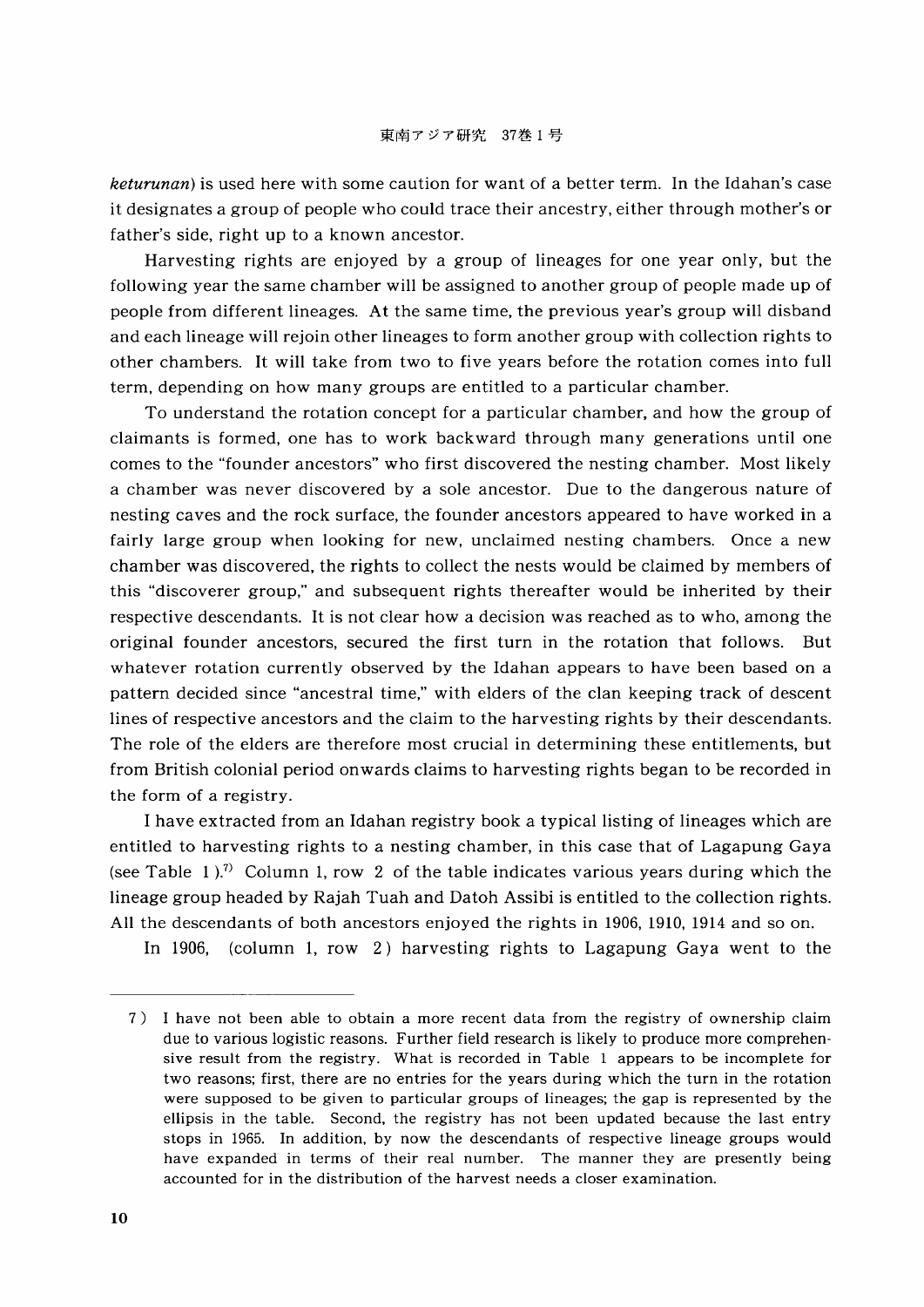| Year of Collection | Deceased Lineage Heads | Succeeded by                                    |
|--------------------|------------------------|-------------------------------------------------|
| 1906, 1910, 1914   | Rajah Tuah             | Indak                                           |
| 1954, 1958, 1962   | Datoh Assibi           | Datoh Jelilohassan 1/4, Lana 1/4,               |
|                    |                        | Dayang Bayanbudiman 1/4, Sukal 1/4              |
| 1907, 1911, 1915   | 1. Balengan            | 1. Donop                                        |
| 1955, 1959, 1963   | 2. Pengeran Beranas    | 2. Awal Udin                                    |
|                    | 3. Mot                 | 3. Mohamed Eusope                               |
|                    | 4. Geleh               | 4. Mohamed Esah                                 |
|                    | 5. Pitau               | 5. Indal                                        |
|                    | 6. Sarikon             | 6. Jambun                                       |
|                    | 7. Panglima Saludin    | 7. Maloyon $1/2$ , Tibun $1/2$                  |
|                    | 8. Mohamed Esah        | 8. Ipat                                         |
|                    | 9. Dato Halimah        | 9. Nawila $1/5$ , Sapiudin $1/5$ , Inoh $1/5$ , |
|                    |                        | Buanda $1/5$ , Tagi $1/5$                       |
|                    | 10. Gaun               | 10. Inang 1/3, Pel 1/3, Matega 1/3              |
|                    | 11. Denuru             | 11. Tiran                                       |
| 1908, 1912, 1916   | Rajah Tuah             | Indak                                           |
| 1956, 1960, 1964   | Datoh Assibi           | Datoh Jelilohassan & others                     |
| 1909, 1913, 1917   | Sri Rajah              | Sri Rajah Jangga                                |
| 1957, 1961, 1965   | Hatib Tanbasong        | Abdul Kadir                                     |
|                    | Ban                    | Kabang                                          |
|                    |                        |                                                 |

**Table 1** Collection Rights for Lagapung Gaya Nesting Chamber

Source: Register of Owners of Madai Caves (Tatasusila Pemilik-Pemilik Madai).

descendants of two founding lineage heads, Rajah Tuah and Datoh Assibi. Rajah Tuah (column 2, row 2) had only one survivor, Indak, while Datoh Assibi had four (column 3, row 2). Hence half of the amount of harvest for the year they are entitled to went to Indak, while the other half was distributed between four people (namely Datoh Jelilohassan, Lana, Dayang Bayanbudiman and Sukal-being the survivors of Datoh Assibi).

But if one goes further down the first and second column, one could see that the same lineage group headed by Rajah Tuah and Datoh Assibi is given another turn for the collection rights, namely 1908, 1912, 1916 etc. (column 1, row 4). In actual fact, the same group enjoys the rights every two years. This appears to be an interesting point about the rotation; the interval between respective turns is "uneven" among the individual lineage groups. While the group headed by Rajah Tuah and Dato Assibi enjoyed the rights for two terms in the rotation cycle, the other two lineage groups enjoyed only a single term each.

To illustrate this point, the rotation table is examined in detail. If in 1906 Rajah Tuah and Datoh Assibi's group was entitled to the rights, the following year, 1907, harvesting rights to the chamber were claimed by another group consisting of survivors to 11 founding members, namely Balengan and 10 others (column 2, row 3; hereinafter referred to as Balengan et al.).<sup>8)</sup> But in 1908, the rights reverted back to the lineage groups

<sup>8)</sup> In the case of their respective descendants (column 3, row 3), one could see that all the  $\mathcal{I}$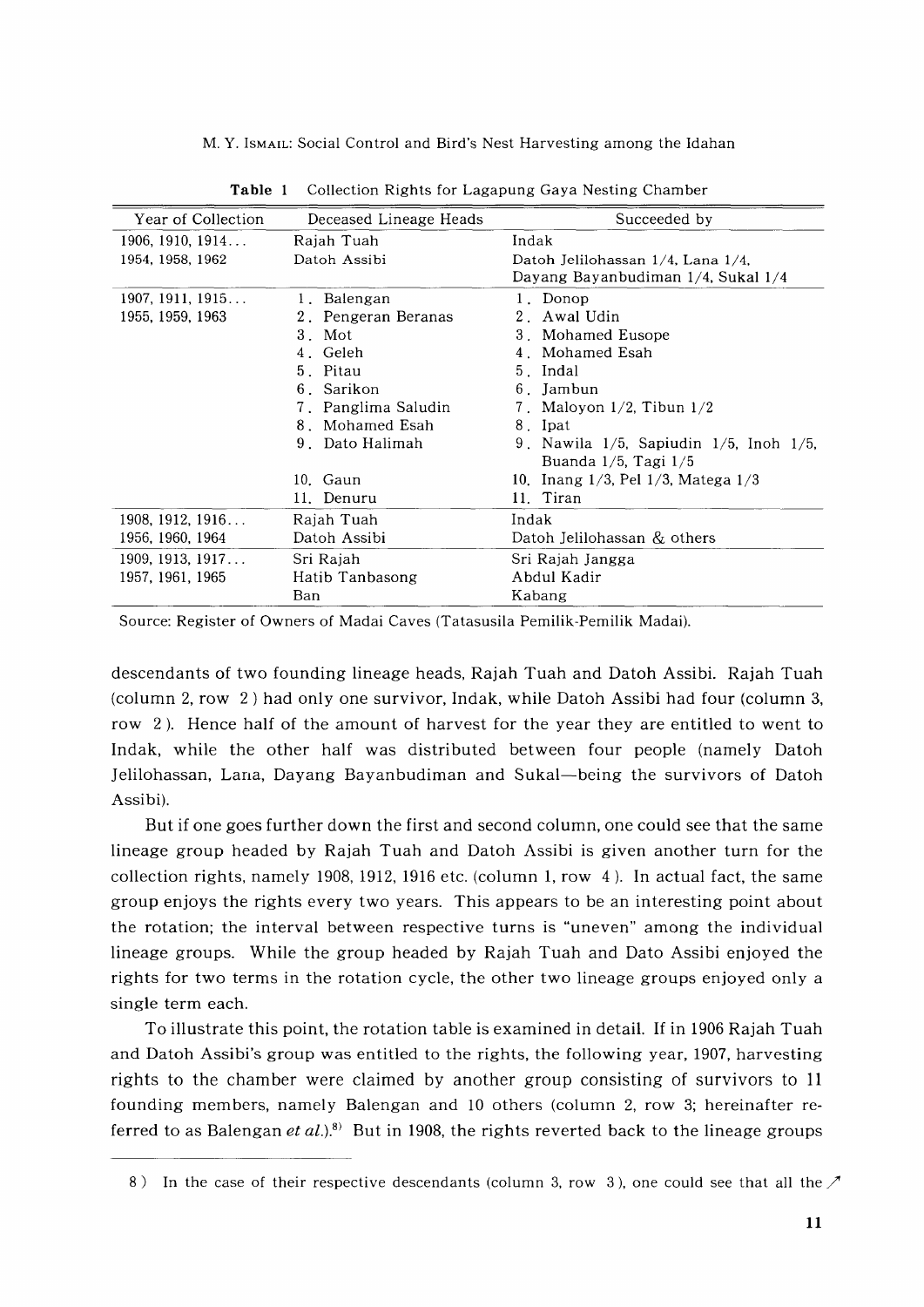### 東南アジア研究 37巻1号

headed by Rajah Tuah and Datoh Assibi. However in 1909 the rights did not revert to survivors of Balengan *et al.,* the previous year's incumbents. Instead it went to a third group headed by three lineage heads consisting of Sri Rajah, Hatib Tanbasong and Ban (hereinafter referred to as Sri Rajah *et al.;* column 2, row 5). What is interesting here is that while the group headed by Rajah Tuah and Datoh Assibi enjoyed the rights every other year, the other two groups (Balengan *et al.* and Sri Rajah *et al.)* only got their harvesting rights only every four years. A nesting chamber like Lagapung Gaya is therefore shared by three distinctive groups, but the entire rotation cycle consists of four terms, of which one group seems to enjoy two terms while the other two groups are entitled only to one term each.

There must be some form of social and cultural explanations as to why one group enjoys the harvesting rights every other year, while the other two enjoy them once every four years. It must be admitted here that more work could be done to ascertain the cause of this irregular spacing of harvesting turns. One possibility is that the asymmetrical form of distribution could be a sort of levelling mechanism which among the Idahan is not implausible considering the tightly-knit and closed nature of the community. Thus groups which have access to fewer nesting chambers could have been given the economic advantage of shorter intervals in the form of "uneven" turn in the rotation. There could be other logical explanations for this which needs further exploration.

The rotation ensures the cohesion of the Idahan as a kinship-based corporate group. For one thing, no single chamber belongs to any lineage permanently. What is being put on annual rotation are the rights to collect the nests, while the chamber itself remains the communal property of the Idahan as a clan. Most of these chamber rights are normally shared between people who originate from the "discoverer-lineages," namely those ancestors who first came across these chambers. The actual number of people in the respective lineage, and the number of lineages sharing the chamber, will determine the share of the harvest eventually received by individuals. In cases where the lineage membership is large, an individual may receive only a nominal amount.

The rotation system seems to ensure that every lineage has a fair chance of benefiting from a number of chambers irrespective of their size and harvest capacity. Because there are at least 116 known chambers within the Madai cave complex, and a few hundred more in the other three hills of Baturung, Segarong and Tepadung, no one lineage will go without collection rights for a particular year. In most years a lineage should have multiple rights in various chambers.

One of the control mechanisms used in the management of the cave's resources can

discoverer members had only a single survivor, except for Panglima Saludin (no. 7), Dato Halimah (no. 9) and Gaun (no. 10), who had two, five and three survivors respectively. Hence part of the harvest originally assigned to Panglima Saludin will have to be split among the survivors into two, that of Dato Halimah into five and that of Gaun into three.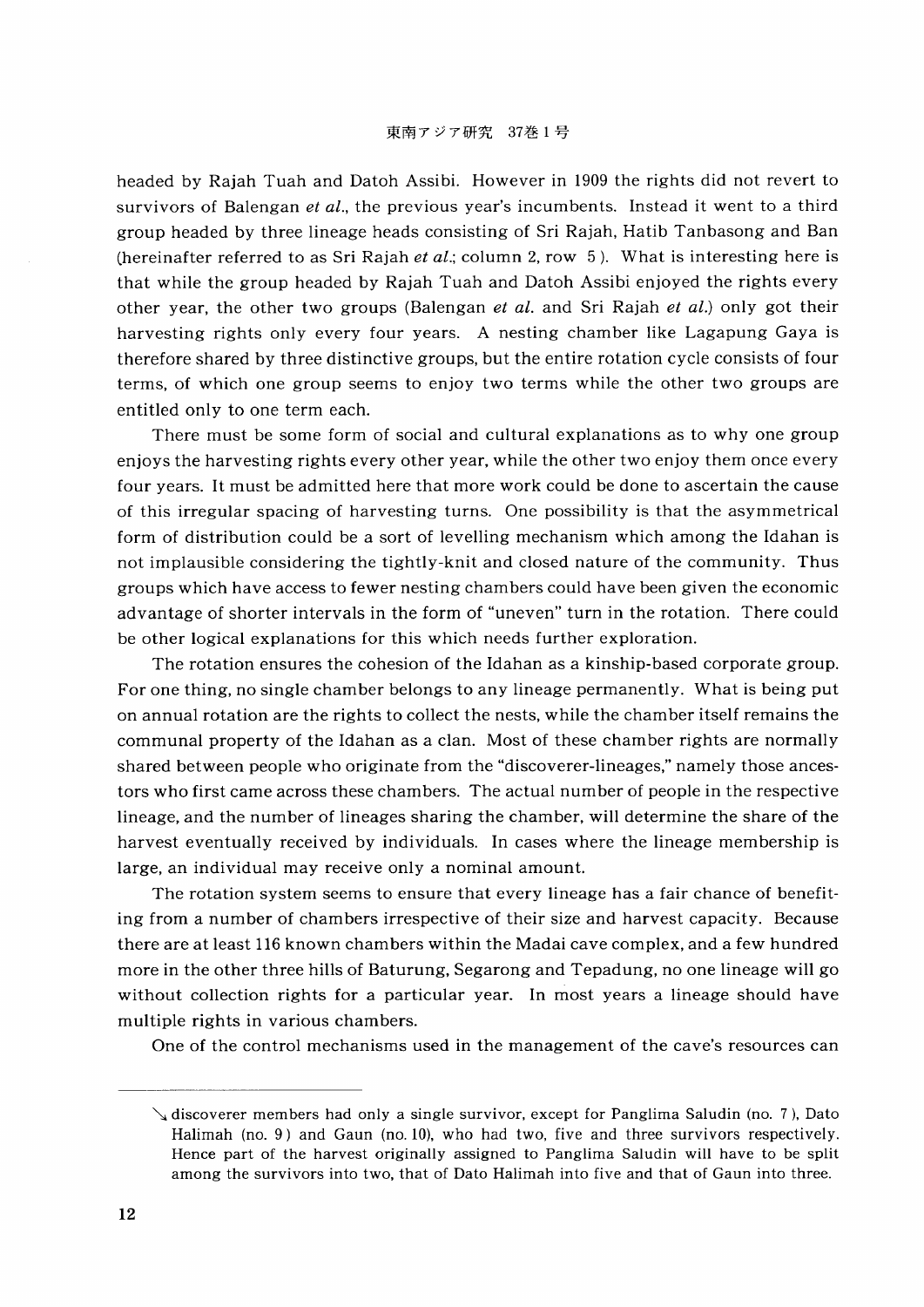be seen in the way the Idahan organise themselves collectively as a cohesive corporate group. All nesting chambers are claimed collectively by the Idahan clan since time immemorial. As such whatever benefits an Idahan could enjoy from the nesting chambers is communally decided by the elders of the clan provided the person could prove his or her kinship relatedness to any of the founder ancestors, either through father's line, mother's line or both.

Clan leadership is based on kinship seniority, and elders decide on matters related to these claims. They are highly respected for their intricate knowledge of Idahan genealogy, and because of this they have the final say in verifying entitlements and disputed claims. Overlapping claims do occur from time to time, but most are settled through their mediation. Not only that, the committee often had to interfere when complains are received concerning harvesters transgressing and collecting nests belonging to adjacent chambers.

A 15-member team constitutes "The Committee of Inheritors to the Bird's Nests of Madai, Baturong, Segarong and Tepadung" (Jawatankuasa Pewaris Sarang Burung Madai, Baturung, Segarong dan Tepadung) which looks after the general interests of the Idahan people in terms of ecological management of the caves, the most important of which is deciding on the harvesting times. The post of chief harvester (ketua pemungut) is crucial because among other things, his responsibility is to co-ordinate works done by the teams of harvesters. His other job is to keep intruders away from the caves especially during breeding seasons. For this purpose a group of able-bodied Idahan men find ready employment as security guards who conduct regular patrols of the caves to ward off thieves.

## **Harvesting of the Nests**

Harvesting of the nests is done by specialised climbers, known as tukang pungut, using intricate systems of guy ropes, rattan ladders and bamboo poles. The work is by no means easy since it requires advanced acrobatic skills to reach the chambers, which are often as high as 30 meters. Because of this, harvesters have to work as a team; one person climbs to the highest point possible and then using the specially plied rattan ladders, he manoeuvres his way down into the rock chambers to get to the nests. Other members of the team keep the rattan ladders steady by means of long bamboo poles and guy ropes.

Because of the danger involved and because of the specialised skills needed, not every Idahan man is qualified for the profession. Moody and Moody [1990: 144] mention that birds' nesting is "an activity that cannot be done safely without a support team to hold the rattan cables used for guying the ladders, and to help with the raising and lowering of ladders and collection baskets, etc. Thus, it is a group activity whereby fathers and sons or brothers become co-labourers, often in the company of more distant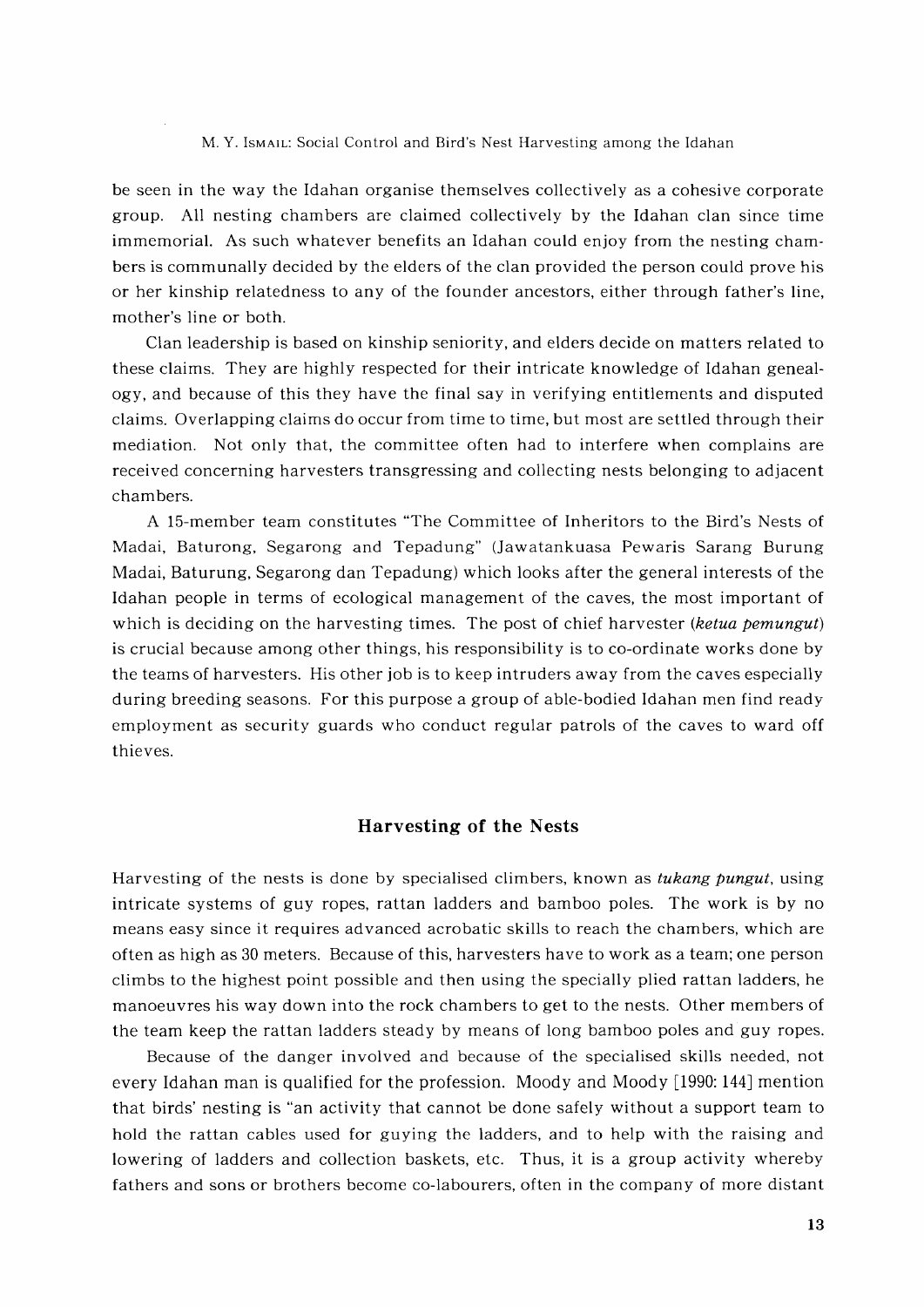relatives and friends." All in all, it is the experience gained early in one's life which constitutes the most important part of the profession.

It appears that among the Idahan themselves skilled groups of people have emerged, who receive training from childhood to do the dangerous task of scaling the rock surface. They work for others during harvesting seasons and are paid handsomely, depending on the degree of difficulty and danger involved. In fact, for certain parts of the cave, no other people are able to reach the chambers except for a few known teams of harvesters. Their services are highly demanded during peak periods and they are in the position to charge more than the going rate for the kind of neck-breaking jobs others are not willing to do.

The daily rates paid to harvesters vary between RM30 and RM50 per person depending on the difficulty of the job. In places where extra equipment is needed, the cost of acquiring such apparatus is recovered from the sale of the nests for the year. Therefore, a considerable amount of the proceeds may go towards defraying labour and equipment  ${\rm costs.}^9$ 

There used to be only two harvesting cycles during the year, *papas* (from March to June) and *penango* (from September to November) [Moody and Moody 1990: 144J. But in 1995 the number of harvesting seasons was increased to three, namely *papas* (20 April to 5 May); *penengah* or *penango* (15 August to 10 September) and *ekor* (15 November to 15 December).

It is yet to be verified the ecological implications resulting from this decision. Because of the shorter break between harvests, the hatchlings may not have enough time to grow to full maturity before the third harvesting season takes place. However, more systematic studies need to be done on the life cycle of the particular species of swiftlets nesting in Madai and other caves.

The change to three seasons may be prompted by an increase in the price of bird's nests in the world market, perhaps due to a reduction in supply resulting from the destruction of traditional sources in other areas. In fact, in some parts of Southeast Asia over-harvesting is not unknown. Under unregulated conditions harvesters have done most damaging work by collecting nests still bearing unhatched eggs and fledgings. As a result some caves are known to have been permanently abandoned by the species in favour of other places.

Despite the additional harvesting period, there appears to have been a relative

<sup>9)</sup> For instance, in the case of a chamber by the name of Tagbatu, the sale for the harvest in September 1995 was RM12,OOO, but after deductions of labour and equipment costs, only RM3,OOO remained. This amount had to be split into eight shares because for that particular year the chamber was claimed by eight different lineage groups. The final share has to be further distributed to individual members of respective lineage, which is why the net amount eventually received by an individual is very modest indeed, especially when the lineage membership is large.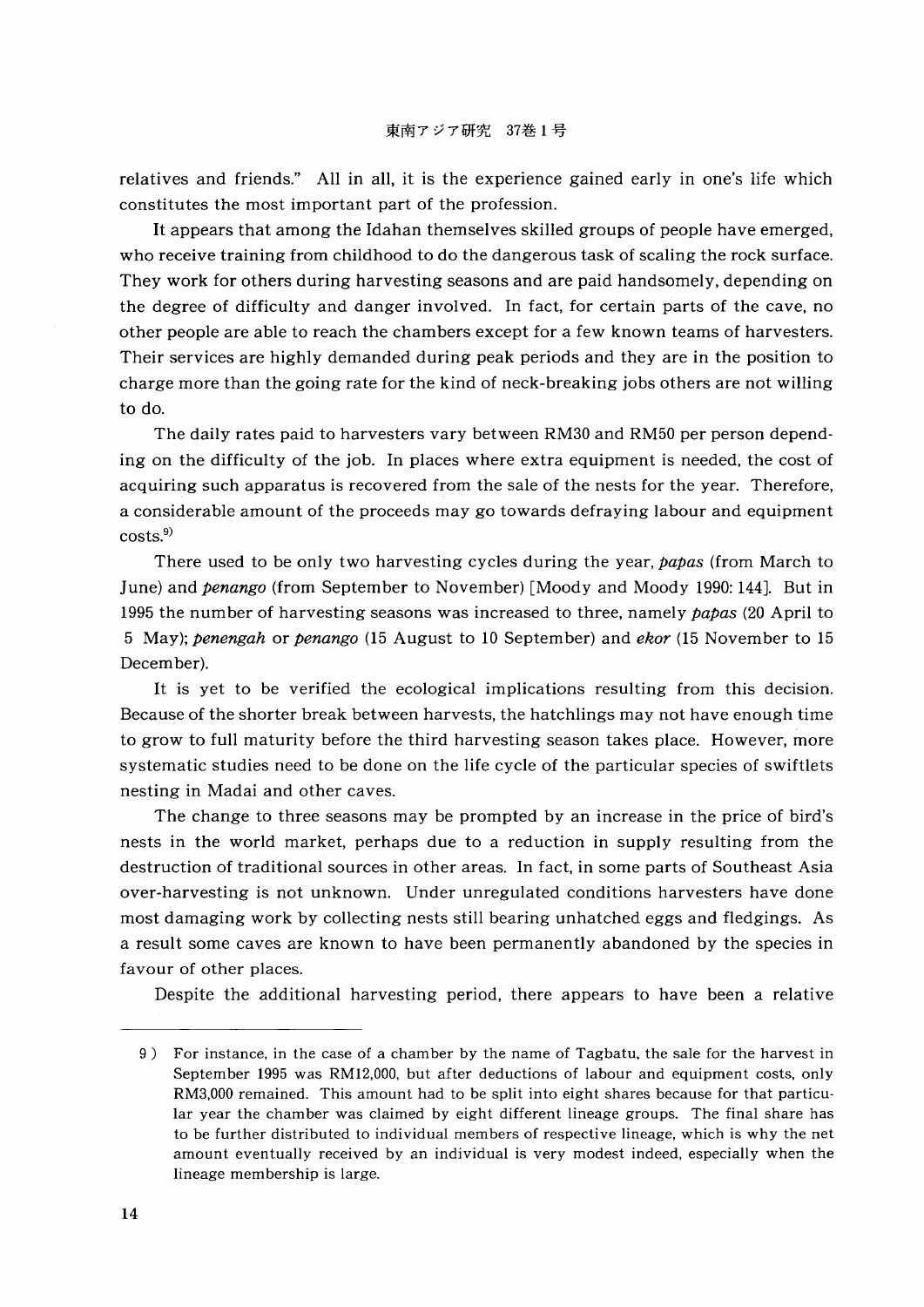increase in the actual amount of nests harvested for the case of some chambers. For instance, a chamber by the name of Balok Kajong in Madai used to produce a total harvest of 30 kilograms in 1994; but in 1995 the harvest had increased significantly to about 40 kilograms. How far the sustainability of this increase is yet to be seen in the future.

Another important point about the sustainability of the swiftlet species can be related to the fact that the Idahan tend to regard the caves with great respect and deference. There exists a body of belief among the Idahan concerning taboos related to bird's nest harvesting. The observation of these taboos helps to keep the place secluded during non-harvesting seasons hence leaving the nesting chambers and fledgings in peace. Deference to the guardian spirits of ancestral times may take the form of various offerings-perhaps similar to what has been described by Harrisson and Harrisson [1970: 44, 84]-including the use of yellow rice, white fowls, ceramic jars, and' goats. Although present-day Idahan no longer placate the guardian spirits in a very rigorous way, they nevertheless harbour a considerable store of respect for the sanctity of the caves as ancient burial grounds and dwelling places of their ancestral spirits. Hence, a marked change of behaviour, which only a true Idahan can explain, is expected of a person whenever he enters the cave.

## **Recent Changes**

Accessibility to the cave in the old days from Sepagaya and other Idahan settlements was not an easy matter. One had to travel by sail boat for at least one day and one night followed by another two hours of trekking by land. Poor accessibility in the past meant that the caves were likely to be left alone for most part of the year. Nowadays a gravel road leads right up to the caves' entrance, thus providing easy access to the nesting sites. It also brings more people there, including intruders and thieves.

Second, a number of people, especially youths, are unemployed and it is most tempting for them to sneak into the caves to steal the nests even if they are not yet matured. This temptation is further fuelled by the high price of the nests and the availability of ready buyers in the black market.

It also appears that many non-Idahan brokers have been injecting money into the bird's nest economy by making advance purchases of the harvest from the rightful claimants years ahead of their turn. Large sums of money from Singapore and Hong Kong have reportedly been used to secure this kind of sales. Although not fully approved by the committee of Madai inheritors, some shady arrangements appear to have taken place. To what extent these deals will influence the effectiveness of the Idahan's traditional method of social control of the resources remains to be seen.

In many cases, the actual collection of the nests is now trusted to professional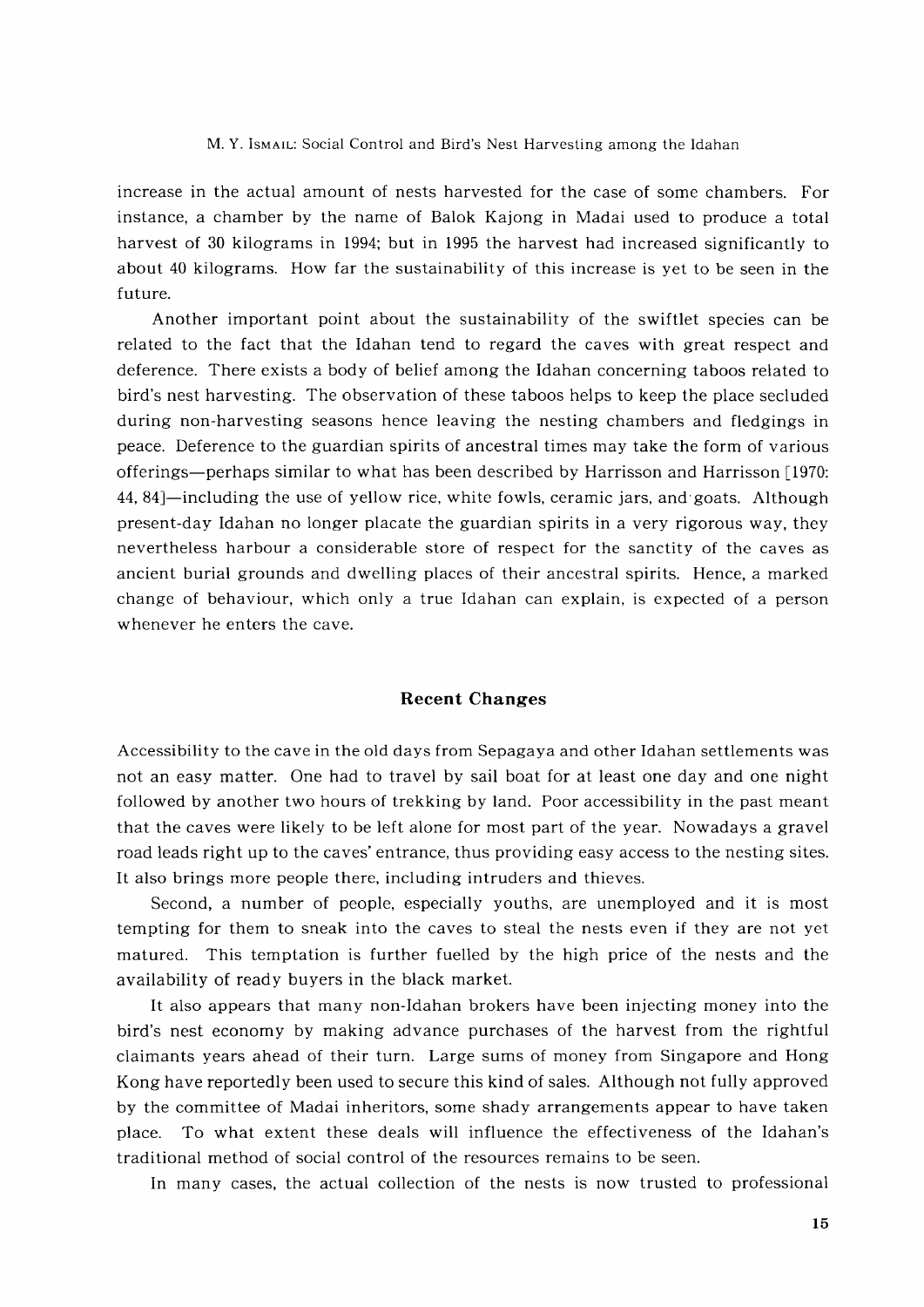harvesters. This means that the rightful claimants can now wait in the comfort of their home for their shares to be delivered to their doorsteps; they need not bother going to the cave site themselves. This contrasts with what used to take place in the old days when harvesting seasons provided a valid reason for members of the larger Idahan clan to get together. It was on these occasions that bird's nesting activities really underscored the real meaning of being an Idahan, when existing kinship ties were being re-validated and re-emphasised on a regular basis. It appears that the gathering of relatives from various lineages at the caves has certainly enhanced communal solidarity of the Idahan as a corporate kinship group.

Another trend concerning the bird's nest economy is that over the years, and despite the high prices the nests can now fetch at market, the final shares of the harvest received by individuals have tended to get smaller and smaller. Since membership of the lineage has increased considerably, a larger number of people has to share the same amount of harvest. In addition, operating costs involved in the collection of the nests have increased drastically, thus cutting further into the profit margin.

## **Conclusion**

Among the Idahan bird's nest harvesting seems to centre around two main things. The collection of the nests is regulated by traditional social controls dating back to ancestral times. It is based on intensive ecological observations on the species of birds producing the nests. Their observation of the behaviour and life cycle of the species over a longterm period has equipped the Idahan with a body of indigenous knowledge most relevant to the management of these natural resources. Despite the high demand for the bird's nests, the Idahan have not yet succumbed to the temptation of collecting them during breeding seasons. Insofar as the dictates of the market economy have not destroyed the Idahan's ingenuity in traditional conservation techniques, the survival of the swiftlet species is guaranteed.

Second, the social organisation of the Idahan, which is based on kinship affiliation, is another mechanism which directly contributes to the continuing survival of the swiftlet species. Because of the rotation system, the rock chambers and the nests are no perpetual property of any single person. While harvesting rights rotate on an annual basis to be shared by several lineages, the caves themselves remain the communal property of the Idahan.

The system of resource allocation practised by the Idahan can perhaps, for the lack of a better term, be referred to as a form of usufruct, where the rights over animals or the produce are given greater importance than the rights to alienate the land-on which the resources are found-in the form of private ownership. Hence a system has to be instituted to determine in what manner the resources could be fairly distributed among